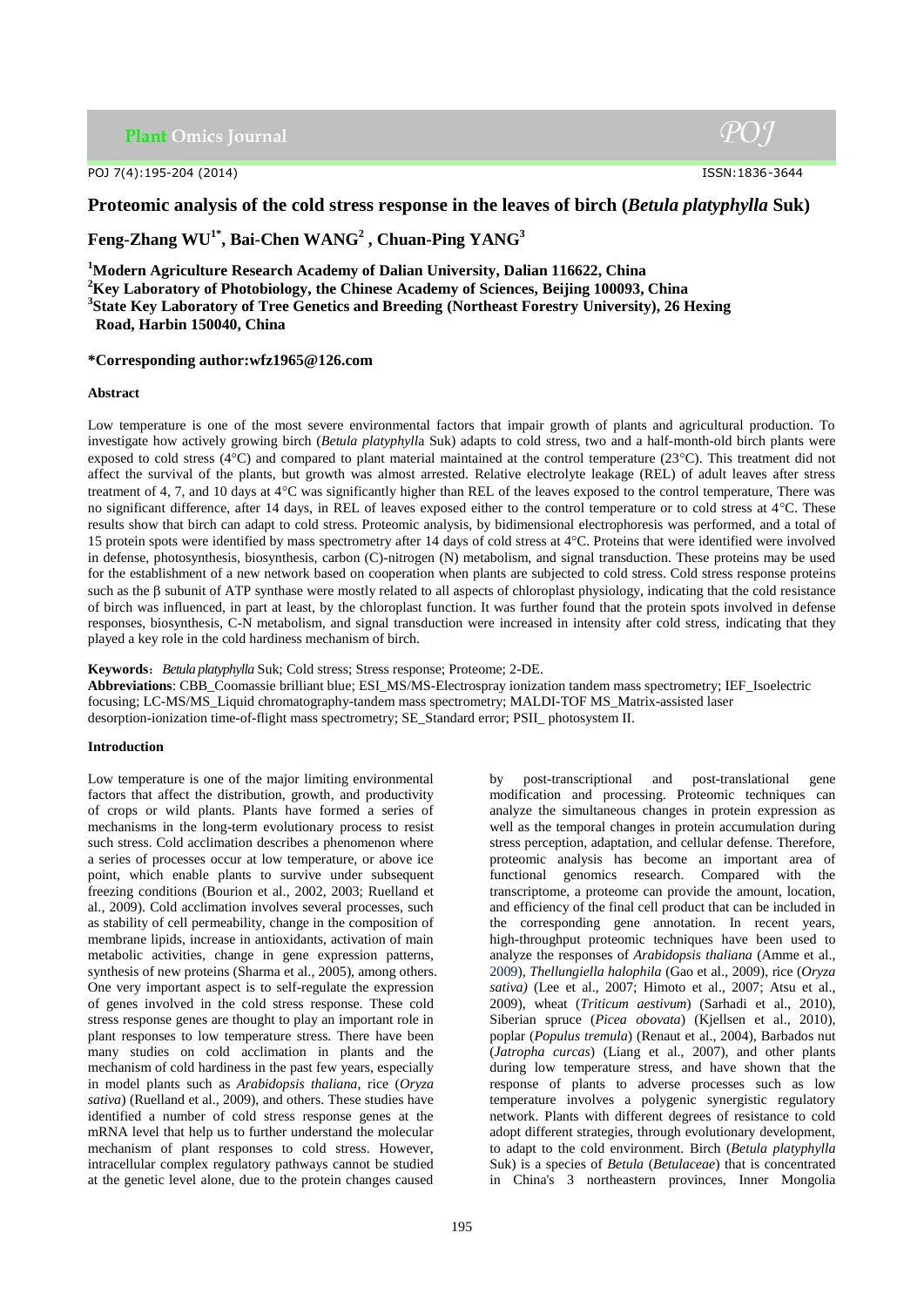Autonomous Region, Russia (far east of Siberia), Mongolia, Northern Korea, and Japan. With strong cold resistance, good mountain adaptability, fast growth, and high economic value, birch is one of the vital local species. In order to conduct research on the molecular mechanism of cold-adaptation of birch, Puhakainen et al (2004) obtained the low temperature-induced gene *Bplti36*, cloned from birch, and found that the *Bplti36* transcription levels increased significantly after cold treatment. Research data by Martz et al (2006) showed that low temperature could induce the expression of *BpFAD3* and *BpFAD8*, genes, involved in fatty acid biosynthesis in birch, in order to increase the  $\alpha$ -linolenic acid (18:3) content and unsaturated fatty acids, which improve their ability to adapt to the cold. Compared with model plants such as rice and *Arabidopsis thaliana*, the large-scale studies on the birch transcriptome are limited by the lack of genome sequence information, resulting in a poor understanding of the molecular mechanisms of adaptation to cold in birch*.* The post-translational determination of protein expression levels provides a better program for the understanding of how plants respond and adapt to the environment. So far, no research data on proteomic response to cold stress have been reported. Therefore, the present study used the two-dimensional gel electrophoresis (2-DE)-based comparative proteomic approach to evaluate the response of leaves of birch seedlings to cold stress, in order to identify a new cold stress response protein. The cold stress response protein may then reveal the molecular mechanism of adapatation to cold in birch, and lay a foundation for future research on the cold resistance of plants that may be improved by genetic engineering.

## **Results**

#### *Effect of cold stress on height and growth rate of birch*

The plant height of birch was  $48.4$  cm before  $4^{\circ}$ C cold treatment, and was 49.3 cm after 14 days of cold treatment. As observed in Figure 1, the maximum daily average growth rate was 3 to 3.6 mm during the entire treatment period at the control temperature of  $23^{\circ}$ C, and was 1.1 mm after 4 days of 4C cold treatment. Growth rate was less than 1 mm during other treatment periods. The analysis of variance showed that there was no significant difference between the maximum daily average growth rates during the different treatment periods, but there was a significant difference compared with the maximum daily average growth rate at the control temperature. In addition, the leaves of birch became yellow after 14 days of cold stress. It was clear that low temperature stress had a serious impact on the high growth rate of birch.

### *Effect of cold stress on relative electrolyte leakage (REL) in birch leaves*

Relative electrolyte leakage (REL) is an indicator of cold stress causing plasma membrane damage. In order to assess the effect of cold-induced plasma membrane damage in birch, we measured REL after 4, 7, 10, and 14 days of cold stress. The results are shown in Figure 2. As observed in the figure, the RELs of birch seedling leaves showed a trend of initial increase and then decrease after low temperature treatment at 4C. There was a significant difference between REL of leaves after 4, 7, and 10 days of cold stress at  $4^{\circ}$ C and REL of leaves for the same time periods at  $23^{\circ}$ C. The REL after 7 days of cold stress was the highest, and was increased by 24.5% compared with the control. However, there was no significant difference between the REL of leaves following

14 days of cold stress and REL of leaves following 14 days at the control temperature. During the experiment, REL did not change significantly at control temperature  $(23^{\circ}C)$ . Therefore, our results showed that 4°C treatment had greater impact on the membrane permeability of birch seedlings. The process of an initial increase of REL levels and then decrease, followed by recovery to the levels observed in the control showed that birch seedlings had a certain ability to adapt to low temperature stress at a later stage of treatment.

### *Analysis of expression pattern of total proteins in birch leaves by two-dimensional gel electrophoresis*

In order to understand the trend of the expression of proteins in birch leaves in response to cold stress, proteome analysis was carried out. The total protein content of leaves at control temperature (23 $^{\circ}$ C) and after cold treatment (4 $^{\circ}$ C) for 4, 7, 10 and 14 days, was separated by two-dimensional gel electrophoresis (2-DE). Two-dimensional gel electrophoresis separation was performed three times for each sample. The results of the two-dimensional gel electrophoresis showed good reproducibility. Since there is no significant change in protein expression in birch leaves after cold treatment  $(4^{\circ}C)$ for 7 days and 10 days compared to cold treatment of birch leaves  $(4^{\circ}C)$  for 4 days and 14 days, we analyzed the difference of expression of proteins in birch leaves that are subjected to cold stress treatment at  $4^{\circ}$ C for 0, 4, and 14 days, to reflect the changes in protein expression in the early and late phases of cold acclimation. The two-dimensional gel electrophoresis image analysis, by ImageMaster<sup>™</sup> 2D Elite (GE Healthcare Life Sciences, PA, USA), can repeatedly detect more than 300 protein spots. Through quantitative image analysis, it was found that there was a change in expression of a total number of 37 protein spots at a given point in time, and the intensities were 2 times  $(P < 0.05)$ greater than that of the control. Among them, 20 spots with an increased expression are marked in Figure 3. Those marked on gel A are the protein spots that are expressed in the control and disappear after cold stress; those marked on gel B are the protein spots with significantly increased expression after 4 days of cold treatment; those marked on gel C are the protein spots with significantly increased expression after 14 days of cold treatment. Figure 4 is an enlarged view of the dynamic change of a section of differentially expressed proteins in the results obtained. A section of these differentially expressed protein spots differ in the level of expression as observed in 2 spots (spots 23 and 33), while an alternate section of the spots display a qualitative change, for eg, 2 spots (spots 16 and 17) were only detected in the control samples, and disappeared in samples subjected to cold stress; 7 spots (spot 4, spot5, spot9, spot13, spot18, spot 19, spot 20) were not detected in the control samples, but could be detected after 4 days of cold stress treatment. Four spots (spot 25, spot 27, spot 28, spot 37) were not detected in the control samples or in samples subjected to 4 days of cold stress treatment, but were detected after 14 days of treatment at  $4^{\circ}$ C. Among the 15 differentially expressed protein spots, 2 spots were decreased, and 13 spots were increased in intensity.

#### *Identification of differentially expressed proteins by mass spectrometry under cold stress*

## *Change in protein expression when birch leaves are subjected to cold stress treatment at 4C for 4 and 14 days*

The differentially expressed protein spots were excised from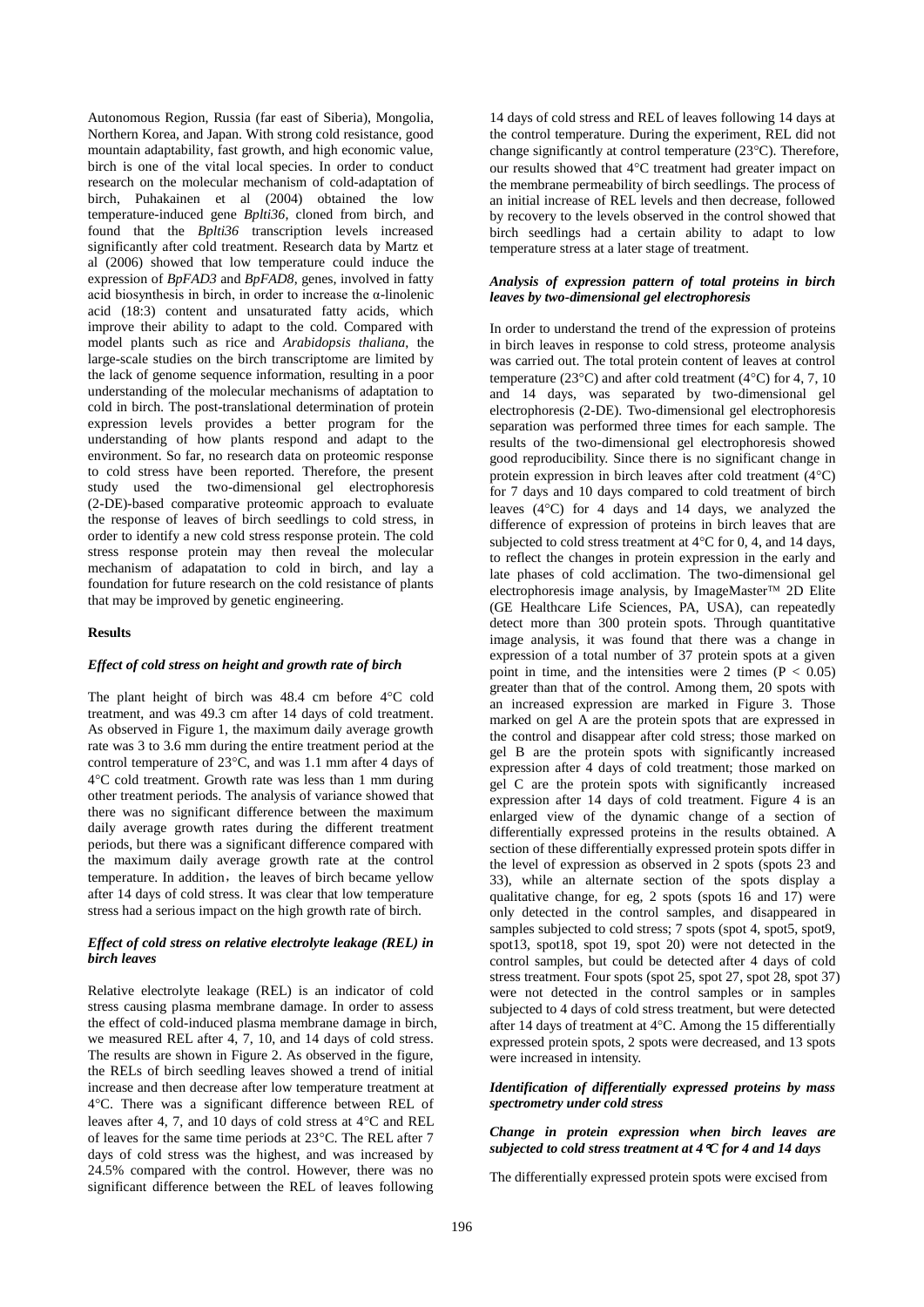|                  |                                                                            |                 | $\mu$ , recommended of the employment $\mu$ expressed proteins $\sigma$ , Eq. Fig. Fig.<br>P I/Mw(Kda) |                  |       |                                                                                                                                                                                                                                                                                                                              |                |                                                        |
|------------------|----------------------------------------------------------------------------|-----------------|--------------------------------------------------------------------------------------------------------|------------------|-------|------------------------------------------------------------------------------------------------------------------------------------------------------------------------------------------------------------------------------------------------------------------------------------------------------------------------------|----------------|--------------------------------------------------------|
| Spot<br>$\rm No$ | Pretein name                                                               | Accession<br>No | Theoretical                                                                                            | Experi<br>mental | Score | Sequence <sup>a</sup>                                                                                                                                                                                                                                                                                                        | $C^{\rm b}$ %  | <b>Species</b>                                         |
| $\overline{4}$   | Ribulose-1,5-bisphosphate carboxylase                                      | O8HDA1          | 6.04/52.7                                                                                              | 4.9/17.2         | 440   | <b>DDENVNSOPFMR</b><br>MSGGDHIHAGTVVGKEITLGFVDLLR<br>VALEACVKAREGNEIIRWSPELAAACE XWK                                                                                                                                                                                                                                         | 14             | Dactylocladus<br>stenostachys                          |
| 5                | Ribulose-1,5-bisphosphate carboxylase                                      | O8HDA1          | 6.04/52.7                                                                                              | 4.4/15.3         | 402   | <b>DDENVNSQPFMR</b><br>MSGGDHIHAGTVVGKEITLGFVDLLR<br>VALEACVKAREGNEIIRWSPELAAACE XWK                                                                                                                                                                                                                                         | 14             | Dactylocladus<br>stenostachys                          |
| 9                | Ribulose-1,5-bisphosphate carboxylase<br>large subunit                     | Q33453          | 6.34/51.7                                                                                              | 5.7/27.1         | 392   | DTDILAAFRALRLEDLRIPPAYSKTFKGPPHGIQVER<br>YGRPLLGCTIKPK<br>W SPELAAACEVWK                                                                                                                                                                                                                                                     | 13             | unclassified<br>sequences                              |
| 13               | ATP synthase beta subunit                                                  | Q3ZU73          | 5.25/50.5                                                                                              | 5.15/60.8        | 1741  | IAQIIGPVLDVAFPPGKMPNIYNALVVKDTAGQQINVTCEVQQLLGNNRAVAMSAT<br>LTRGMEVIDTGASLSVPVGGATLGRIFNVLGEPVDNLGPVDTRTTSPIHR<br>DG.<br>LSIFETGIK VVDLLAPYRR<br><b>IGLFGGA</b><br><b>GVGKTVLIME</b><br>LINNIAKAHGGVSVFGGVGERTREGNDLYMEMKEXGVINEQNIAESKVALVYGQ<br>MNEPPGARVGLTAL TMAEYFRFVQAGSE VSALLGRMPSAVGYQPT<br>QPRIVGEEHYETAQRVKQT LQR | 62             | Betula<br>platyphylla                                  |
| 16               | Sc-3 Pretein(Ypr10b protein)                                               | Q39415          | 5.74/17.4                                                                                              | 5.7/22.1         | 1030  | GVFNYEDEATSVIAPARSFVLDADNLIPKVAPENVSSAENIEGNGGPGTIKKITFPEG<br><b>SHFKHRVDEIDHANF</b><br>KYCYSIIEGGPLGDTLEKISYEIKIVAAPG GGSILKEEEIKAGKEKGAGLFKAVEN<br>YLVAHPNAYN                                                                                                                                                              | 93             | Betula<br>pendula                                      |
| 17               | Light harvesting chlorophylla/bbinding<br>protein<br>(Fragment)HW101-LHPII | CAA<br>48410.1  | 4.83/20.7                                                                                              | 5.1/34.2         | 201   | <b>GLSADPETFAKNRELEVIHS RFGEAVWFK</b>                                                                                                                                                                                                                                                                                        | 15             | Hedera helix                                           |
| 18               | Ribulose-1,5-bisphosphate<br>carboxylase/oxygenase large subunit           | Q9GDL4          | 6.04/52.5                                                                                              | 4.2/21.0         | 167   | <b>LTYYTPXYETKDTXILAAFR</b>                                                                                                                                                                                                                                                                                                  | $\overline{4}$ | Gunnera<br>monoica                                     |
| 19               | Ribulose-1,5-bisphosphate<br>carboxylase/oxygenase large subunit           | O9GDL4          | 6.04/52.5                                                                                              | 4.3/21.2         | 122   | <b>LTYYTPXYETKDTXILAAFR</b>                                                                                                                                                                                                                                                                                                  | $\Delta$       | Gunnera<br>monoica                                     |
| 20               | Ribulose-1,5-bisphosphate<br>carboxylase/oxygenase large subunit           | O9MVF4          | 6.22/52.5                                                                                              | 4.4/15.4         | 399   | <b>DTDILAAFRDDENVNSOP</b><br><b>FMREITLGFVDLLR</b><br>DDYIEKDRVALEACVQARIEGREGNEI<br><b>IRWSPELAAACE</b><br>VWKEIKFEFPAMDTL                                                                                                                                                                                                  | 18             | Querc<br>shemisphaerica                                |
| 23               | Calmodulin                                                                 | Q8W0Q0          | 4.07/16.7                                                                                              | 4.7.19.3         | 286   | MADPLTDDQISEFKEAFS<br><b>LFDKDGDGCITTK</b><br><b>DTDSEEELKEAFRV</b><br><b>FDKDQNGFISAAELR</b>                                                                                                                                                                                                                                | 40             | <b>Stevia</b><br>rebaudiana                            |
| 25               | Rubber elongation factor protein                                           | P15252          | 5.04/14.7                                                                                              | 5.7/27.1         | 185   | SGPLQPGVDIIEGPVKNV AVPLYNRDASIQVV<br>SAIR SLASSLPGQTK                                                                                                                                                                                                                                                                        | 34             | Hevea<br>brasiliensis                                  |
| 27               | Rubber elongation factor protein                                           | P15252          | 5.04/14.7                                                                                              | 5.7/33.1         | 171   | SGPLQPGVDIIEGPVKN<br>©VAVPLYNRDASIQVVSAIR SLASSLPGQTK                                                                                                                                                                                                                                                                        | 34             | Hevea<br><i>brasiliensis</i>                           |
| 28               | Protein thylakoid formation1                                               | <b>O84PB7</b>   | 8.96/32.1                                                                                              | 5.3/33.3         | 167   | <b>GSFSYSRFFAVGLFRSVDRDLDVYR</b>                                                                                                                                                                                                                                                                                             | 8              | Oryza sativa<br><i>(japonicacultivar)</i><br>$-group)$ |
| 33               | Beta-conglycinin                                                           | P13916          | 5.88/50.5                                                                                              | 4.7/18.8         | 167   | SPQLENLRLAIPVNKPGRQVQE LAFPGSAQDV ER                                                                                                                                                                                                                                                                                         | 10             | Glycine max                                            |
| 37               | Chain A, Prx D (Type $\text{II}$ )                                         | 1TP9A           | 5.56/17.4                                                                                              | 5.3/23.2         | 197   | VILFGVPGAFTPTCSLKGVTEILCISVNDPFVMKRFALLVDDLKV                                                                                                                                                                                                                                                                                | 28             | Populus Tremula                                        |

# **Table1.** Identification of the differentially expressed proteins by ESI-MS/MS

a : The sequence ofmatched peptides.;b: Sequenoe coverage of matched peptides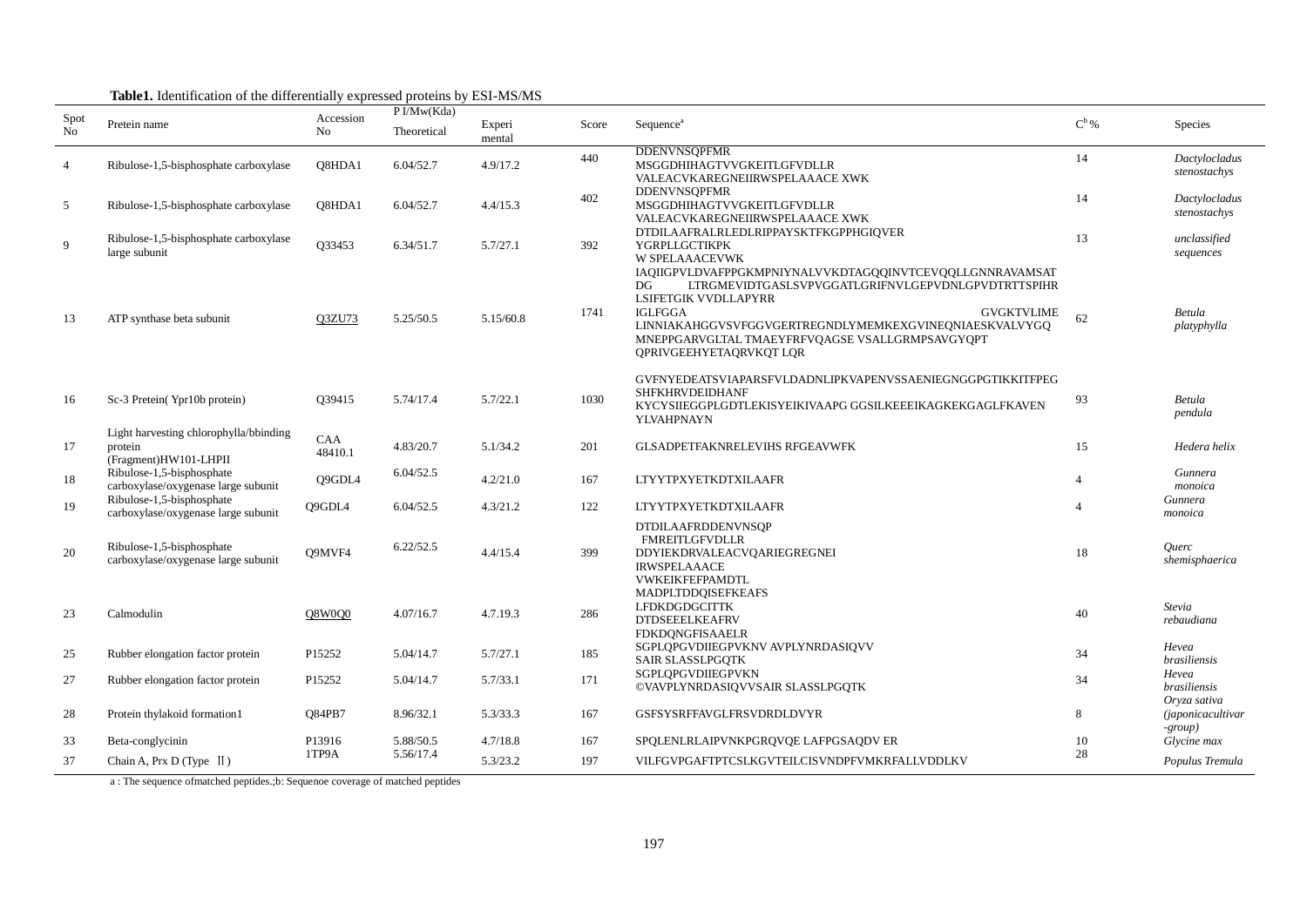

**Fig 1.** Development of daily height and growth rate of birch during the 14 days of 4°C exposure in comparison with control temperature (23 $^{\circ}$ C). Each value represents the mean value  $\pm$  SE from 36 measurements. Different letters indicate significant difference between  $4^{\circ}$ C and  $23^{\circ}$ C conditions at P < 0.05.

the gel and digested with trypsin on the gel. By mass spectrometric analysis, 15 protein spots were identified. The results are shown in Table 1. Spot 16 identified as Sc-3 protein is also called Ypr10b protein, and belongs to a member of the pathogenesis-related protein PR-10 family. The Sc-3 protein disappeared, through degradation, after the cold stress of 4 days. Spot 17, identified as light-harvesting chlorophyll a/b-binding protein, disappeared through degradation after the cold stress of 4 days. Spot 23, identified as calmodulin, is a signal transduction related protein. The expression of spot 23 was increased after cold stress, and the intensity of protein expression was significantly improved after 14 days. Spot 33 was identified as β-conglycinin, belonging to a member of the seed storage protein family, and continued to increase in intensity after 4 and 14 days of cold exposure at  $4^{\circ}$ C. The expression of spots 4, 5, 9, 18, 19, and 20 as the degradation fragments of energy-related protein ribulose-l,5-bisphosphate carboxylase/oxygenase (RuBisCO) or the large fragment of RuBisCO were significantly increased after 4 days of cold stress, while the expression level after 14 days was 2 to 3 times as much as that observed after 4 days. Spot 13, identified as ATP synthase β subunit was formed through degradation of ATP synthase at low temperature, and its expression was increased under cold stress conditions with little change after 4 and 14 days. Spots 25 and 27 as rubber elongation factor proteins were expressed with increased intensity after 14 days of cold stress. Spot 28, which was identified as protein thylakoid formation 1 was expressed after 14 days of cold stress.Spot 37 was identified as PrxD (Type II) and was expressed only after 14 days of cold stress.

## *Identification of the subcellular localization of differential protein expression*

Based on their functions, the 15 identified proteins can be classified as follows: defense, photosynthesis, biosynthesis, carbon-nitrogen metabolism, and signal transduction. The major category was the proteins involved in photosynthesis (35.3%). As observed from the database search, protein thylakoid formation 1, the large subunit of ribulose-1, 5-bisphosphate carboxylase/oxygenase, and light harvesting

chlorophyll a/b binding protein were located in the plastid and the chloroplast. Beta-conglycinin was located in vacuoles and aleurone. Rubber elongation factor protein was located in the cytoplasm. Calmodulin was located in vacuoles, nucleus, stroma and inclusion bodies of cytoplasm, as well as mesophyll cells and chloroplasts. Sc-3 protein was located in the chloroplasts, endodermis, and matrix of plant mesophyll, the cytoplasm and nucleus. PrxD (Type II) was located in the cytoplasm. ATP synthase beta subunit was located in the chloroplasts and mitochondria. It follows that the majority of the proteins are located in the chloroplasts, indicating that the chloroplast plays an important role in the response mechanism of plants to cold stress.

## **Discussion**

Cold stress affects almost all aspects of plant cell functions. Comparative proteomic analysis can reveal the cold stress-induced complex cellular networks in plants. With a high resistance to cold, birch can be used as a model tree to study the mechanism of cold resistance. The proteomic analysis of the response of birch to cold stress helps to determine the key regulatory factors of plant hardiness. We identified the cold stress response proteins of birch seedling leaves after 4 and 14 days of treatment at 4°C, such as the large subunit of RuBisCO, light-harvesting chlorophyll a/b-binding protein, rubber elongation factor protein, calmodulin, among others as well as 4 new low-temperature response proteins, including PrxD (Type II), Sc-3 protein, β-conglycinin, and protein thylakoid formation 1. These proteins can be divided into 2 broad categories: the first category consists of regulatory proteins, such as proteins involved in signal transduction; the second category consists of functional proteins or proteins that may play a role in the response to resistance, such as the proteins participating in defense, photosynthesis, photorespiration, and C- N protein metabolism. This provides a foundation for identifying the response mechanism of plants to cold stress. The possible physiological functions of these proteins in the cold stress response are discussed as follows.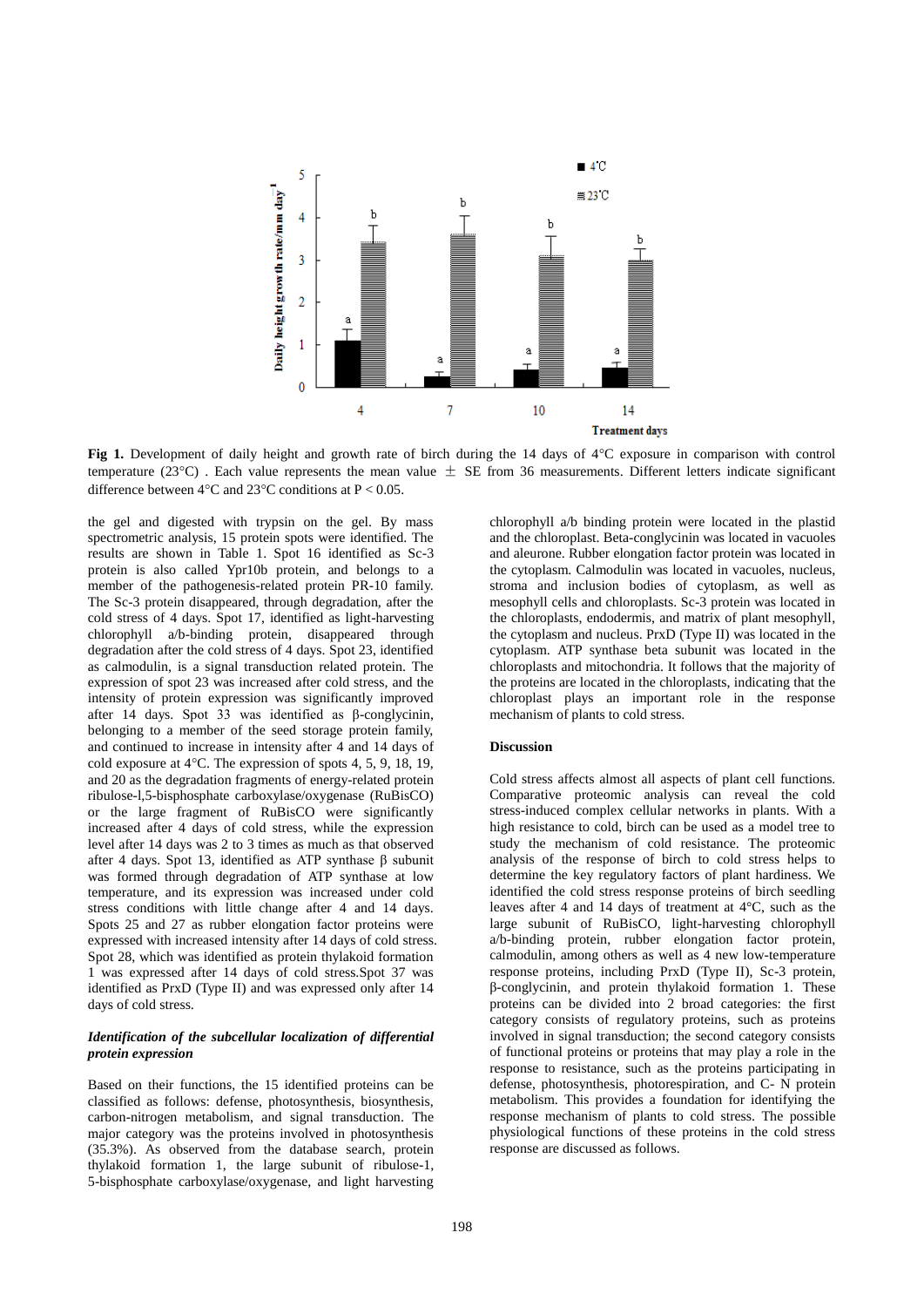

**Fig 2.** Development of relative electrolyte leakage in the leaves of birch during the 14 days of 4°C exposure in comparison with control termperature  $(23^{\circ}C)$ . Each value represents the mean value  $\pm$  SE from eight measurements. Different letters indicate significant difference between  $4^{\circ}$ C and 23 $^{\circ}$ C conditions at P < 0.05; same letter indicates similar values at  $P < 0.05$ .

## *Carbon-nitrogen metabolism-related proteins involved in the response to cold stress*

It is reported that many proteins or enzymes play an important role in the cold stress signal transduction pathways. There are significant changes in the gene expression and metabolism of the plants that are subjected to cold stress. The fact that a large number of metabolism-related proteins or enzymes have been identified also shows that these proteins play an important role in the birth or secondary metabolism of plants under cold stress conditions. Adverse conditions such as drought, cold, high salt stress, among others, may cause physiological changes to the plant cells, especially the destruction to plant body homeostasis. In the face of adversity, the changes in plant metabolism such as carbon metabolism, amino acid metabolism, among others, result in adaptation of plants to the environment to achieve a new plant body homeostasis. The seed storage protein, β-conglycinin, is the source of carbon and nitrogen in metabolism and plays a role in plant development. Studies have shown that the expression level of the β subunit of β-conglycinin in soybean and transgenic *Arabidopsis thaliana* was enhanced under S-undernourished conditions (Naito et al., 1994). The β-conglycinin content of soybean root and cotyledons and hypocotyl was increased during salt stress (Aghaei et al., 2008). So far, cold stress-induced plant β-conglycinin expression has not been reported. In this study, the β-conglycinin content of birch leaves gradually increased at the time of cold stress. It was suggested that this protein may be closely related to environmental stress.

### *Biosynthesis-related proteins involved in the cold stress response*

Rubber elongation factor protein relates to plant biosynthesis, and is also a kind of stress-related protein, with environmental stress defense function (Priyaet et al., 2006). In the response of *Thellungiella halophila* to cold stress, the gene encoding rubber extension factor protein was expressed at the transcriptional level (Wong et al., 2006). In the present study, they were significantly expressed only after 14 days of cold treatment, showing that strong low temperature stress

induced an elevated expression of rubber elongation factor protein and promoted the synthesis of downstream material. It is possible that the plants need more matter and energy to maintain their survival in order to adapt to the low temperature stress. Protein thylakoid formation 1 (THF1) relates to vesicle-mediated thylakoid membrane, and is required for the entry of the normal tissue of the vesicles into mature thylakoid matrix, ultimately promoting the growth and development of leaves. Furthermore, the THF1 and G-protein (GPA1) of *Arabidopsis* jointly play a role in the sugar signaling processes between plastids and plastid membranes (Huang et al., 2006). In the present study, the chloroplast thylakoid membrane components of birch were greatly influenced by low temperature stress after 14 days. The expression of THF1 was significantly increased in order to maintain the functionality of the thylakoid, which may be the response and adaptation of plants to adverse conditions.

#### *Photosynthesis-related proteins involved in the response to cold stress*

Research data have shown that the photosynthesis of a variety of plants is inhibited under low-temperature stress (Allen and Ort, 2001), but the mechanism is not yet fully understood. The photochemical reactions of photosynthesis are conducted in the thylakoid membrane; therefore, the damage to the thylakoid membrane by low temperatures is bound to affect the absorption of light energy, transmission and conversion in plants, thus affecting the metabolism, normal growth, and development of plants. The ketose, ribulose-1,5-bisphosphate carboxylase/oxygenase (RuBisCO) is the most abundant protein in the plant and its content accounts for 12% to 35% of all leaf proteins as well as 50% of all the soluble proteins, especially in C3 plants. The RuBisCO participates in photorespiration to maintain the flow of electrons under low temperature stress in order to prevent the occurrence of photoinhibition. Yan et al (2006) identified 19 low temperature-induced protein degradation fragments of the large subunit of RuBisCO. The 2 RuBisCO and 4 RuBisCO large subunits that were identified were also different from the complete RuBisCO in isoelectric point and molecular weight, suggesting that they may be the degradation fragments of complete RuBisCOR or the large subunit of RuBisCO. Continued increase after 14 days of the initiation of cold stress is consistent with the findings of Yukio and Matsuo (2003) with regard to the expression of proteins in response to cold stress in *Arabidopsis thaliana*. This shows that the expression level of enzymes, associated with energy metabolism such as photosynthesis and respiration, is increased under cold stress but does not necessarily signify an increase in plant energy metabolism. Wilson et al (2002) found that the large subunit of RuBisCO was expressed at an increased level in the early part of plant leaf senescence, and the level of expression was significantly decreased in the latter part of senescence. The enhanced expression of RuBisCO in *Thellungiella* leaves was decreased at  $4^{\circ}$ C after 24 days of cold stress (Gao et al., 2009). These results show that senescence or cold stress induced adversity-related mechanisms in plants, and some proteins in plants show similar changes in expression when adapting to adverse conditions. Green plants accept solar energy for final assimilation of  $CO<sub>2</sub>$  through light-harvesting chlorophylla/b binding protein of photosystem II (LHCP II). Studies have found that the LHCP II in birch leaves were completely degraded after 4 days of cold stress. Similarly, Pedron et al (2009) observed that the mRNA expression of LHCP II in cypress was inhibited at low temperatures.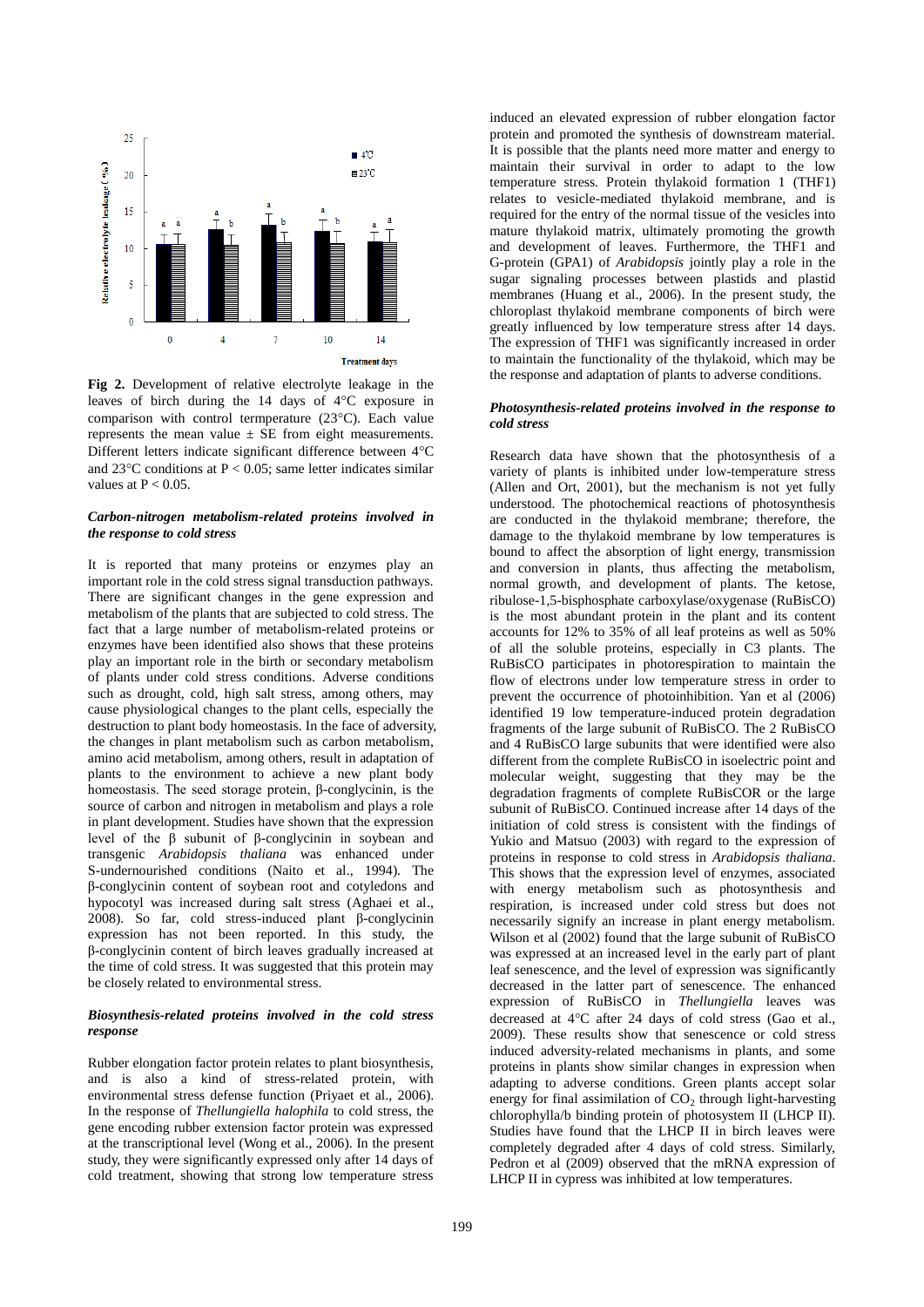



**Fig 3.** 2-DE gels of birch leaf proteins under cold stress. Total leaf proteins were extracted and separated by 2-DE. In IEF, 1000 μg of proteins were loaded onto pH 4 to pH 7 IPG strips (13 cm, linear). SDS gel electrophoresis was performed with 12.5% gels. The spots were visualized by silver staining. Quantitative image analysis revealed a total of 37 spots that changed their intensities significantly ( $P < 0.05$ ) by more than 2-fold at least at one time point. 3a. 2-DE gel of the control sample. The downregulated spots are numbered. 3b, 3c. 2-DE gel of samples treated at 4°C for 4 d and 14 d respectively. The upregulated spots are numbered.

During the cold adaptation of peas, a LHCP II protein was inhibited (Dumonta et al., 2011). These results demonstrate that cold stress seriously affects plant photosynthesis. ATP synthase (F1F0-ATPase enzyme) is a key enzyme involved in energy metabolism. In the chloroplast, ATP synthase is composed of 2 parts including CF0 and CF1, among which CF1 consists of 5 subunits  $(α, β, γ, δ, ε)$ . The main catalytic subunit of CF1, β subunit, forms ATP from ADP in the event of transmembrane proton gradient. In this study, the expression of ATP synthase β subunit was induced after 4 days of treatment of birch leaves at  $4^{\circ}$ C. This is consistent with the result that the  $\beta$  subunit content of the ATP synthase CF1 in *Arabidopsis* chloroplast stroma was increased after 10 days of treatment at 5°C (goulas et al., 2006). ATP synthase β subunit, induced under cold stress, inevitably formed more and more ATP products for the cold defense process.

### *Defense-related proteins*

Peroxiredoxins (Prxs) are very important members of the reactive oxygen scavenging system in plants that participate in the complex regulation of transcription and protein levels by endogenous and external stimuli. Peroxiredoxins can react with many peroxide substrates to clear away intracellular accumulated reactive oxygen species, regulating the balance

of the free radical metabolism *in vivo* and improving the stress resistance in plants. Besides the antioxidant defense role in photosynthesis, respiration, and stress response, Prxs may also be involved in redox signaling during development and adaptation (Dietz. 2011). Studies have shown that some types of Prxs play a role in the process of resistance to abiotic stress; for example, the PrxF protein in *Arabidopsis* is slightly increased in cold conditions (Gama et al., 2007). The levels of 2-Cys peroxiredoxin and peroxiredoxin-2E in the *Thellungiella halophilla* with strong cold resistance were increased, while that of 2-Cys peroxiredoxin in peas with poor cold resistance was decreased after cold stress. PrxD was significantly increased in undernourished conditions (Dietz. 2011). PrxD protein was expressed after 14 days of cold stress in this study, demonstrating its defensive role in cold stress. We observed from the previous study that membrane permeability returned to control levels after 14 days of cold stress, showing that the control of the chloroplast redox balance is an important part of the cold adaptation mechanism of birch.

#### *Signal transduction protein involved in the response to cold stress*

Calmodulin (CaM), a widely distributed regulatory protein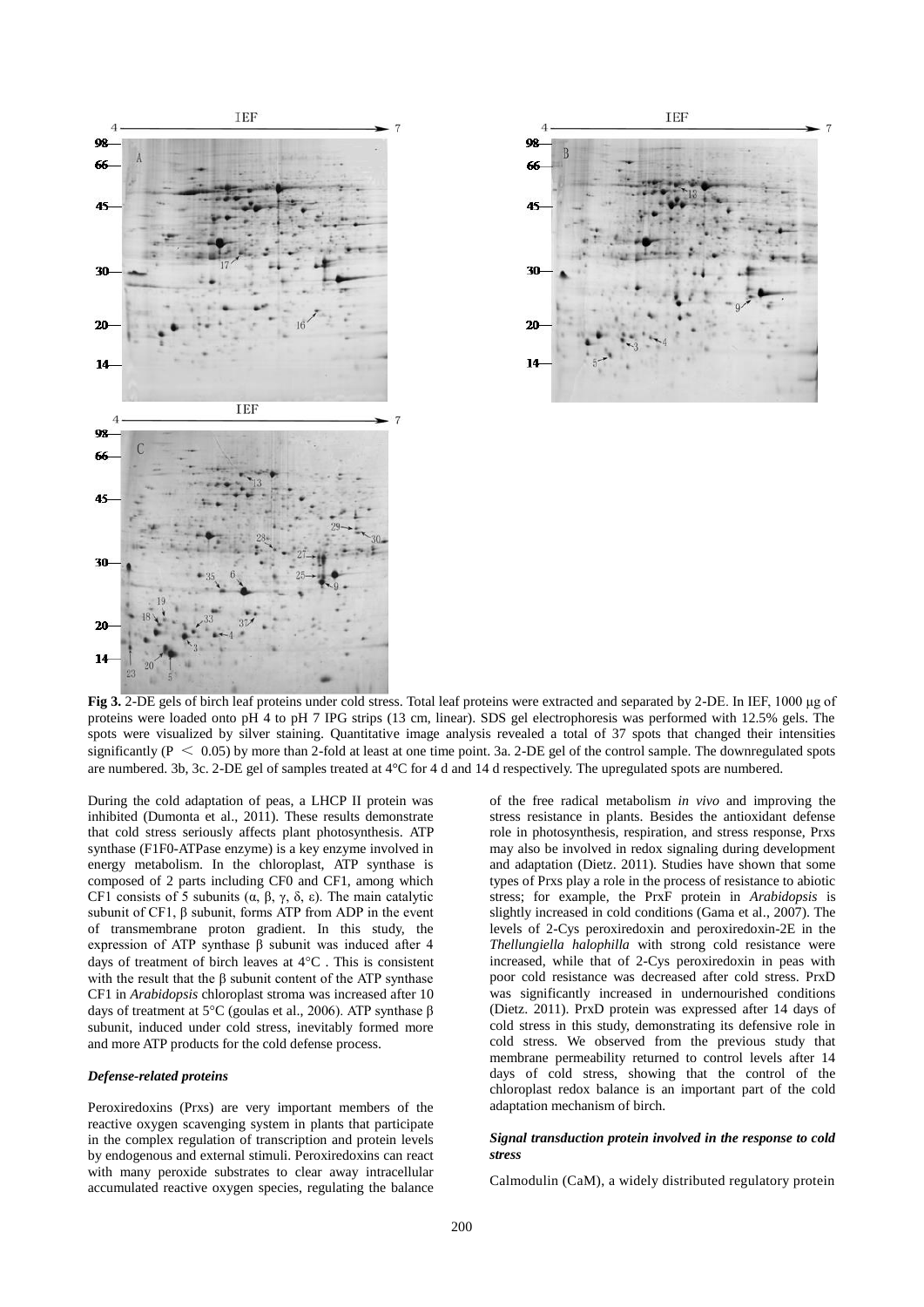

**Fig 4.** Expression changes of some cold-responsive protein spots. 2.5 month-old seedlings were treated at 4°C for 0, 4, and 14 days. Total birch leaf proteins were extracted and separated by 2-DE. Arrows indicate proteins showing changes in abundance during cold exposure. Spots 4, 9, 18, 19, and 20 identified as the large subunit of ribulose-1,5-bisphosphate carboxylase. Spots 13 (ATP synthase β subunit), Spots 25 and 27 identified as rubber elongation factor protein, spots 28 (protein thylakoid formation1) and 37 (Chain A, Prx D (Type II)) were newly induced after the exposure to cold stress for 24-14 days. Spots 16 (Sc-3 protein) and 17 (light-harvesting chlorophyll a/b-binding protein) were downregulated by cold exposure.

with multiple functions, plays an important role in the  $Ca^{2+}$ messenger system transfer process, and can regulate the activity of many enzymes dependent on  $Ca^{2+}$  levels. The change in calmodulin levels may be one of the important mechanisms of the response of plants to external stimuli. The study on Ca<sup>2+</sup>/calmodulin-regulating receptor kinase CRLK1 revealed the indirect regulation of cold acclimation response via Ca<sup>2+</sup> / calmodulin, that is, Ca<sup>2+</sup>/ calmodulin was bound to CRLK1 in order to increase its activity (Yang et al., 2010a). Subsequent research has shown that the interaction of CRLK1 with MEKK1 (MEKK1, a mitogen-activated protein (MAP) kinase kinase kinase 1 family member) in plants regulated a variety of stress response processes (Yang et al., 2010b). Studies have shown that the 2 isoforms of phosphorylated calmodulin in *Oryza sativa* leaf sheaths were respectively increased and decreased after the cold stress (Komatsu et al., 2009). Cold acclimation increased the CaM content of seedling leaves and the activity of

glucose-6-phosphate dehydrogenase (G6PDHase) and ATPase and improved the survival rate and frost resistance of seedlings, thus inferring that CaM may participate in regulating the activity of G6PDHase and ATPase (Lin et al., 2001). In this study, the abundance of calmodulin in birch with strong cold hardiness was increased in the cold adaptation process, inferring that it may participate in regulating the activity of enzymes dependent on  $Ca^{2+}$ , and ultimately improve cold hardiness through the regulation of multiple response processes.

## *Hypothetical proteins expressed during cold stress*

Sc-3 protein (Ypr10b protein) is one of the PR-10 protein family members that is expressed at the transcriptional level in European white birch (*Betula pendula*). Sc-3 protein belongs to the BeTV1 family and plays a role in plant defense. PR-10 protein was found to exist in a variety of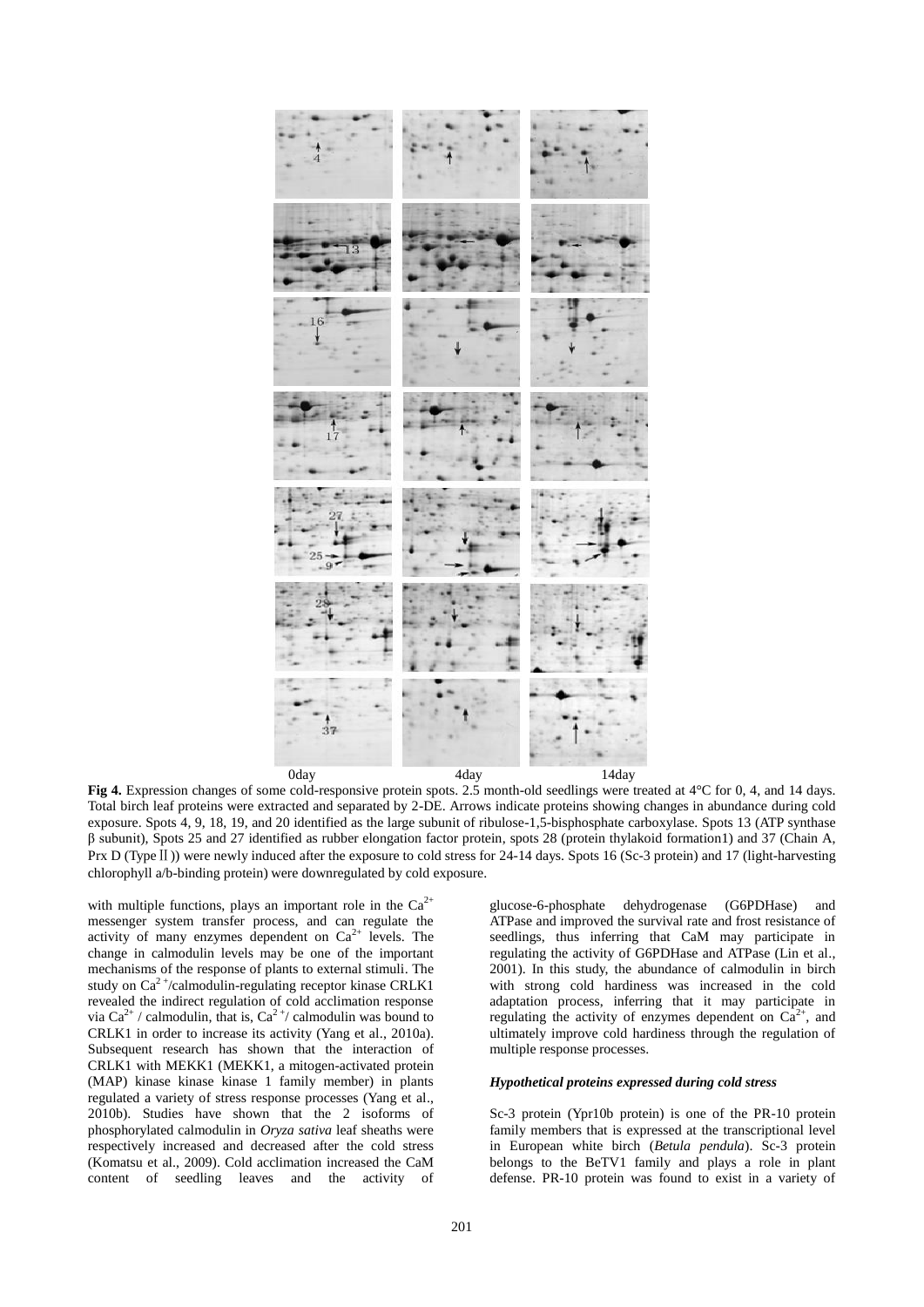plants, which was demonstrated with RNase and protease activity. PR-10 protein was not only involved in the mechanism of antiviral reaction in plants, but also played a role in the development of the plants themselves (Walter et al., 1996). Some PR10 proteins were constitutively expressed in plant growth, developmental processes such as pollen, flowers, fruits, seeds, vegetative organs such as roots, stems and leaves. In the present study, Ypr10b protein was constitutively expressed in the normally growing leaves of birch. Renaut et al (2008) obtained low temperature-induced PR-10 family proteins from the peach tree. The above results may be due to the different subtypes of Ypr10 protein or the different functions of the same subtype in different plants. Research by Martijn et al (2006) showed that Ypr10 protein was the main component of the European birch pollen allergens, but Ypr10b protein function of birch leaves was unclear and needed further study. Cold stress is one of the most significant factors leading to a decrease in the crop yield. It is important to understand how plants will cope with this environmental stress, which is essential for survival and productivity and is a key for its development. Plants respond to environmental constraints in the form of a network that regulates gene expression during stress. By regrouping proteomic observations and based on previous physiological results (Wu et al., 2008) it was observed that (1) plantlets of birch are able to cold acclimate and (2) diverse stress coping mechanisms were observed in sensitive organs. Indeed, 100% survival, growth cessation, perturbation of PS II and adaptation to cold stress (relative electrolyte leakage returned to control levels after 14 days of cold stress) may be related to the accumulation of macromolecules with protective functions (eg, proteins, carbohydrates) or instead related to a stress response. Overall, this work shows that cold exposure, besides inducing different types of responses, triggers several pathways leading to differential gene expression and, consequently, protein expression. It was found that the protein spots associated with defense, C-N metabolism, biosynthesis and signal transduction were significantly increased during cold treatment, indicating that these cellular processes were enhanced due to cold stress. The identified protein spots associated with photosynthesis and energy metabolism showed different changes in patterns, indicating that these processes were reorganized under cold stress. It could be inferred that these proteins were involved in multiple physiological processes *in vivo*, and their combined action enabled birch to establish a new protein balance under low temperature conditions, promoting the formation of cold hardiness.

## **Materials and Methods**

#### **Plant materials**

#### *Experimental materials and low-temperature treatment*

Seeds of birch from stands of open pollinated trees, originating from Maoershan (45°N, 128°E), in North China, were sown on wet tissue paper in Petri dishes. After germination, the seedlings were transplanted to plastic pots containing a mixture of peat, sand, and pig manure (2:1:1) as the growth medium and grown for two and a half-months at the greenhouse of Northeast forestry university. The 72 birch seedlings with consistent growth and the seedling height of  $45.5 \pm 0.5$  cm were transferred to an artificial climate chamber at  $23^{\circ}$ C for one week. Then 36 seedlings were respectively placed in the artificial climate chambers at either  $4^{\circ}$ C treatment temperature or control temperature (23 $^{\circ}$ C) for 14 days. The seedlings were grown in a 16 h/8 h (light/dark) photoperiod with artificial light to give a photon flux density of 160  $\mu$ mol/m<sup>-2</sup>s<sup>-1</sup> at 400 to 740 nm, which was provided by fluorescent lamps (Osram GmbH, Germany, Fluora, L36W/77) with an ambient humidity of 60% to 80%. Samples were obtained from leaves of the central portion of the seedlings after 4, 7, 10, and 14 days of cold stress treatment at  $4^{\circ}$ C and control conditions at  $23^{\circ}$ C. A total of 72 leaves were obtained from each treatment. The above samples were frozen in liquid nitrogen, and then stored at -70°C for protein extraction.

#### *Determination of height and growth rate of seedlings*

The height and growth rate of seedlings were determined 0, 4, 7, 10, and 14 days, at  $23^{\circ}$ C and, after treatment at  $4^{\circ}$ C respectively.

#### *Determination of relative electrolyte leakage (REL)*

The relative electrolyte leakage (REL) assay was performed according to the method previously described (Yan et al., 2006) and 8 replicates were performed for each sample. Briefly the leaves, after a treatment period of 0, 4, 7, 10, and 14 days at 23°C and 4°C, were rinsed under running cold deionized water for 15 s. We utilized 8 test tubes of 10 mL capacity. For the blank, we added 5 mL of deionized water to the test tube, and measured the conductivity of a blank using a conductivity meter (Model 1461-81, Cole-Parmer®, IL, USA). Leaves weighing 0.1 g were placed in 8 test tubes (10 mL) and vacuum-infiltrated for 30 min. The tubes were incubated at room temperature for 3 h, and the electrical conductivity was then measured. Electrical conductivity was measured again after autoclaving at 120°C for 30 min. Conductivities were corrected by subtracting the mean conductivity of blanks. REL was expressed as the ratio of initial to final conductivity.

#### *Total soluble protein extraction and two-dimensional gel electrophoresis*

Trichloroacetic acid /acetone approach (Yan et al., 2005) was used for the extraction of total soluble proteins, and proteins were quantified with a 2D quantification kit. For 2-DE, 1000 μg of extracted proteins were loaded onto semi-prepared gels. For isoelectric focusing, the Ettan<sup>TM</sup>IPGphor<sup>TM</sup>3 system (GE Healthcare Life Sciences, PA, USA), and pH 4 to pH 7 IPG strips (13 cm, linear) were used according to the manufacturer's recommendations. The IPG strips were rehydrated for 13 h in 450 μL rehydration buffer containing protein samples. Focusing was performed in 7 steps: 30 V for 8 h, 50 V for 4 h, 100 V for 1 h, 300 V for 1 h, 500 V for 1 h, 1000 V for 1 h, and 8000 V for 12 h. The gel strips were equilibrated for 15 min in 10 ml equilibration buffer (50 mM Tris–HCl buffer, pH 8.8, 6 M urea, 30% v/v glycerol, 2% w/v SDS, 1% w/v DTT and 0.002% w/v bromophenol blue). SDS-PAGE was performed with 12.5% gels using the Ettan Six system (GE Healthcare Life Sciences, PA, USA). The gels were run at 15 mA per gel for the first 30 min and followed by 30 mA per gel for 5 to 6 h. The gels were visualized with Coomassie brilliant blue (CBB) R-250. The gels were scanned using an optical scanner in transmissive mode (Umax®, Willich, Germany) at 400 dpi and analyzed with ImageMaster<sup>™</sup> 2D Elite software (GE Healthcare Life Sciences, PA, USA). Each sample was replicated by 2-DE at least three times for further analysis. The abundance of each protein spot was estimated by the percentage of volume (%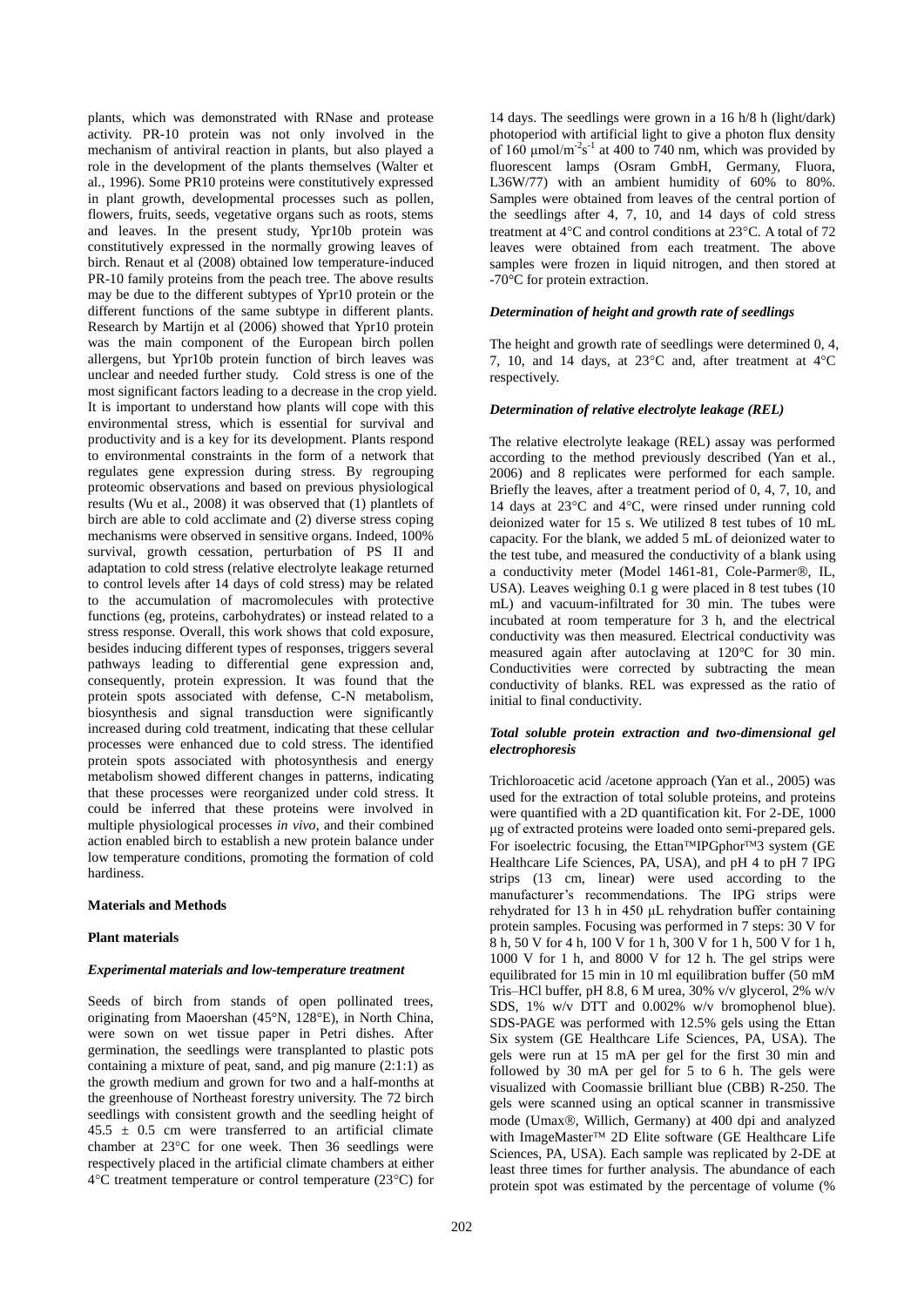vol). Only those protein spots with significant and reproducible changes were determined as differentially expressed proteins.

## *In-gel digestion, protein identification and database*  **(MasSeq, Swiss Prot/TrEMBL, TargetP and Gene Ontology)***retrieval*

The 200 μl Eppendorf suction head with the front tip, which was cut flat, was used to place different protein spots in the 500 μl eppendorf tube, and the peptides were extracted through trypsin hydrolysis. The Nano-ESI-MS/MS was completed on the Micromass Q-TOF II LC/MS/MS hybrid quadrupole/orthogonal TOF mass spectrometer (Micromass, Manchester, UK), with a nanoflow Z-spray source. Polypeptide sequence analysis used palladium-plated borosilicate needle (Protana A/S, Odense, Denmark) according to the approach of Yan et al (2000). The mass spectrophotometer was operated in the positive ion mode, a temperature source was maintained at  $80^{\circ}$ C, and a voltage of 800 V to 1000 V was applied to the nano-flow probe. Polypeptide amino acid sequence was deduced with the aid of the MasSeq program [\(Http://www.matrixscience.co.uk\)](http://www.matrixscience.co.uk/). The function of the protein was retrieved and analyzed by UniProtKB/ TrEMBL database. All proteins that were identified were submitted to tted to TargetP (http://www.cbs.dtu.dk/services/TargetP) to predict protein localization.

## *Statistical analysis*

Unless otherwise specified, all experiments were repeated at least three times. The treatment in each experiment was repeated three times, and each repetition contained 5 to 8 plants. Using SPSS 12.0 statistical analysis software, one-way analysis of variance (one-way ANOVA) was performed on the data, and LSD approach was used for multiple comparisons. Differences were considered significant if *P*-values were less than 0.05 ( $P < 0.05$ ).

#### **Conclusions**

Using the 2-DE method, we found the expression level of 37 protein spots changed significantly during the cold adaptation of *Betula platyphylla* leaves, and the 15 protein spots with increased expression were identified by mass spectrometry. Fifteen protein spots were successfully identified, and 4 novel cold response proteins were detected for the first time in our study. These proteins were involved in multiple physiological processes *in vivo*, and their combined action helped to establish a new protein balance in order to allow *Betula platyphylla* to adapt to cold stress. The proteins were involved in defense, photosynthesis, biosynthesis, carbon-nitrogen metabolism and signal transduction. Most of the identified proteins were localized intracellularly, and the majority was located in the proteins-chloroplast, indicating that chloroplasts play an important role in the response mechanism to cold stress in plants. The identification of a new cold response protein provides new insights into the cold stress response. Further research involving functional analysis of the protein is required to understand the relevance of the cold response protein within the genome when plants are subjected to cold stress.

#### **References**

Aghaei K, Ehsanpour AA, Shah AH, Komatsu, S(2008) Proteome analysis of soybean hypocotyls and root under salt stress. Amino Acids. 36: 91 – 98.

- Allen DJ, Ort DR(2001) Impacts of chilling temperatures on photosynthesis in warm hypocotyls Trends. Plant Sci. 6: 36  $-42.$
- Amme S, Matros A, Schlesier B, Mock HP (2006) Proteome analysis of cold stress response in Arabidopsis thaliana using DIGE technology. J Exp Bot. 7: 1537 – 1546.
- Atsu S, Yamada E, Furukawa K (2009) Cold stress changes the concanavalin A positive glycosylation pattern of proteins expressed in the basal parts of rice leaf sheaths. Amino Acids. 1:115 – 123.
- Bourion V, Fouilloux G, Signor C, Lejeune-Henaut I (2002) Genetic studies of selection for productive and stable peas. Euphytica. 2: 261 – 273.
- Bourion V, Lejeune-Hénaut I, Munier-Jolain N, Salon C (2003) Cold acclimation of winter and spring peas: carbon partitioning as affected by light intensity. Eur J Agron.4:  $535 - 548.$
- Dietz KJ (2011) Peroxiredoxins in plants and cyanobacteria. Antioxid Redox Sign. 4: 1129 – 1159.
- Dumont E, Bahrman N, Goulas E, Valot B, Sellier H, Hilbert JL, Vuylsteker C, Lejeune-Hénaut I, Delbreil B (2011) A proteomic approach to decipher chilling response from cold acclimation in pea (*Pisum sativum* L.). Plant Sci. 1: 86 – 98.
- Gama F, Keech O, Eymery F, Finkemeier I, Gelhaye E, Per Gardestro¨m P, Dietz KJ, Rey P, Jacquot JP, and Rouhier N (2007) The mitochondrial typeII peroxiredoxin from poplar. Physiol Plant. 1: 196 – 206.
- Gao F, Zhou YJ, Zhu WP, Li XF, Fan LM, Zhang GF (2009) Proteomic analysis of cold stress responsive proteins in Thellungiella rosette leaves. Planta.5: 1033 – 1046.
- Goulas E, Schubert M, Kieselbach T, Kleczkowski LA, Gardestrom P, Schroder W, Hurry V (2006) The chloroplast lumen and stromal proteomes of Arabidopsis thaliana show differential sensitivity to short-and long-term exposure to low temperature. Plant J. 5: 720 – 734.
- Himoto M, Komatsu S (2007) Proteomic analysis of rice seedlings during cold stress. Proteomics. 8: 1293 – 1302.
- Huang J, Taylor JP, Chen JG, Uhrig JF, Schnell DJ, Nakagawa T, Korth KL, Jones AM (2006) The plastid protein THYLAKOIDFORMATION1 and the plasma membrane G-protein GPA1 interact in a novel sugar signaling mechanism in arabidopsis. Plant Cell. 5: 1226 – 1238.
- Jenny R, Jean FH, Carole B, Timothy A, Henry Mi C, Erwin W, Michael W (2008) Quantitative proteomic analysis of short photoperiod and low temperatu rerespon barkt issues of peach (*Prunus persica* L Batsch). Tree Genetics Genomes. 4: 589 – 600
- Kawamura Y, Uemura M (2003) Mass spectrometric approach for identifying putative plasma membrane proteins of Arabidopsis leaves associated with coldacclimation. Plant J. 2: 141 – 154.
- Kjellsen TD, Shiryaeva L, Schröder WP, Strimbeck GR (2010) Proteomics of extreme freezing tolerance in Siberian spruce (*Picea obovata*). Proteomics. 5: 965 – 975.
- Komatsu S, Yamada E, Furukawa K (2009) Cold stress changes the concanavalin positive glycosylation pattern of proteins expressed in the basal parts of rice leaf sheaths. Amino Acids. 1: 115 – 123.
- Lee DG, Ahsan N, Lee SH, Kang KY, Lee JJ, Lee BH (2007) An approach to identify cold induced low abundant proteins in rice leaf. C R Biol. 3: 215 – 225.